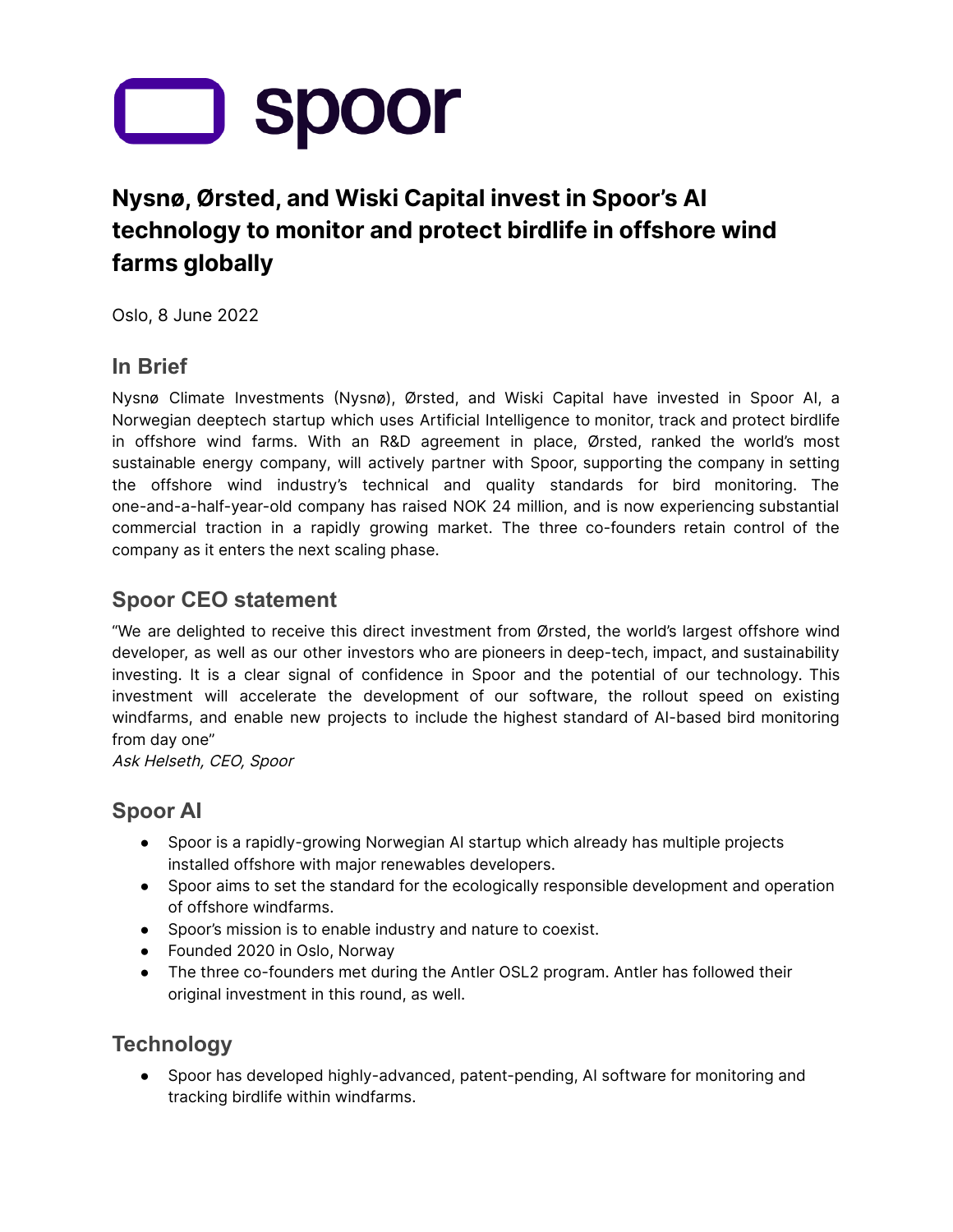- Spoor's technology gives developers and operators access to critically important data on bird activity in their windfarms, enabling better planning and operating decisions to protect birdlife and achieve environmental compliance.
- The Spoor AI system can be trained to identify site-specific endangered/protected bird species.

# **Context**

The rapid global rollout of offshore wind is essential for the transition from fossil fuels, but it must be carried out in ways which minimise negative impacts on marine ecology. Effective and efficient methods for the capturing of data on bird activity assists in accelerating the energy transition and meeting global net-zero goals by streamlining the data collection process on birdlife.

# **Quotes from Ørsted**

"As governments around the world ramp up ambitious plans to grow offshore wind energy capacity, and to curb climate change, it's imperative that we continually improve our understanding of bird behaviour, so we can design and build wind farms that actively deliver net-positive biodiversity outcomes."

"Spoor's technology will help us better understand how different species of birds behave at and around offshore wind farms. It's also an exciting example of how agile, entrepreneurial companies can deliver high-impact innovation when supported with knowledge sharing and investment by key industry players."

Benjamin Sykes, Vice President and Head of Ørsted's global centre of environmental expertise

Ørsted is committed to protect and enhance biodiversity and has set an industry-leading ambition of delivering a net-positive biodiversity impact from all new renewable energy projects it commissions from 2030 at the latest.

#### **Quotes from Nysnø**

"Spoor is an attractive company that has shown a fast and impressive technology development while also gaining access to important players in the wind energy industry. Going forward, we expect to see expansion of wind energy projects globally, which will demand in-depth knowledge about the environmental impacts, including bird life. Spoor can be a crucial player to make sure the necessary measures are initiated."

"Spoor is led by a forward-looking team with relevant experience, and we therefore believe that the company is well rigged to turn a solid product into profitable growth in an expanding wind energy market."

Guro Skjæveland, Senior Associate, Nysnø.

#### **About Ørsted**

The Ørsted vision is a world that runs entirely on green energy. Ørsted develops, constructs, and operates offshore and onshore wind farms, solar farms, energy storage facilities, renewable hydrogen and green fuels facilities, and bioenergy plants. Moreover, Ørsted provides energy products to its customers. Ørsted is the only energy company in the world with a science-based net-zero emissions target as validated by the Science Based Targets initiative (SBTi). Ørsted ranks